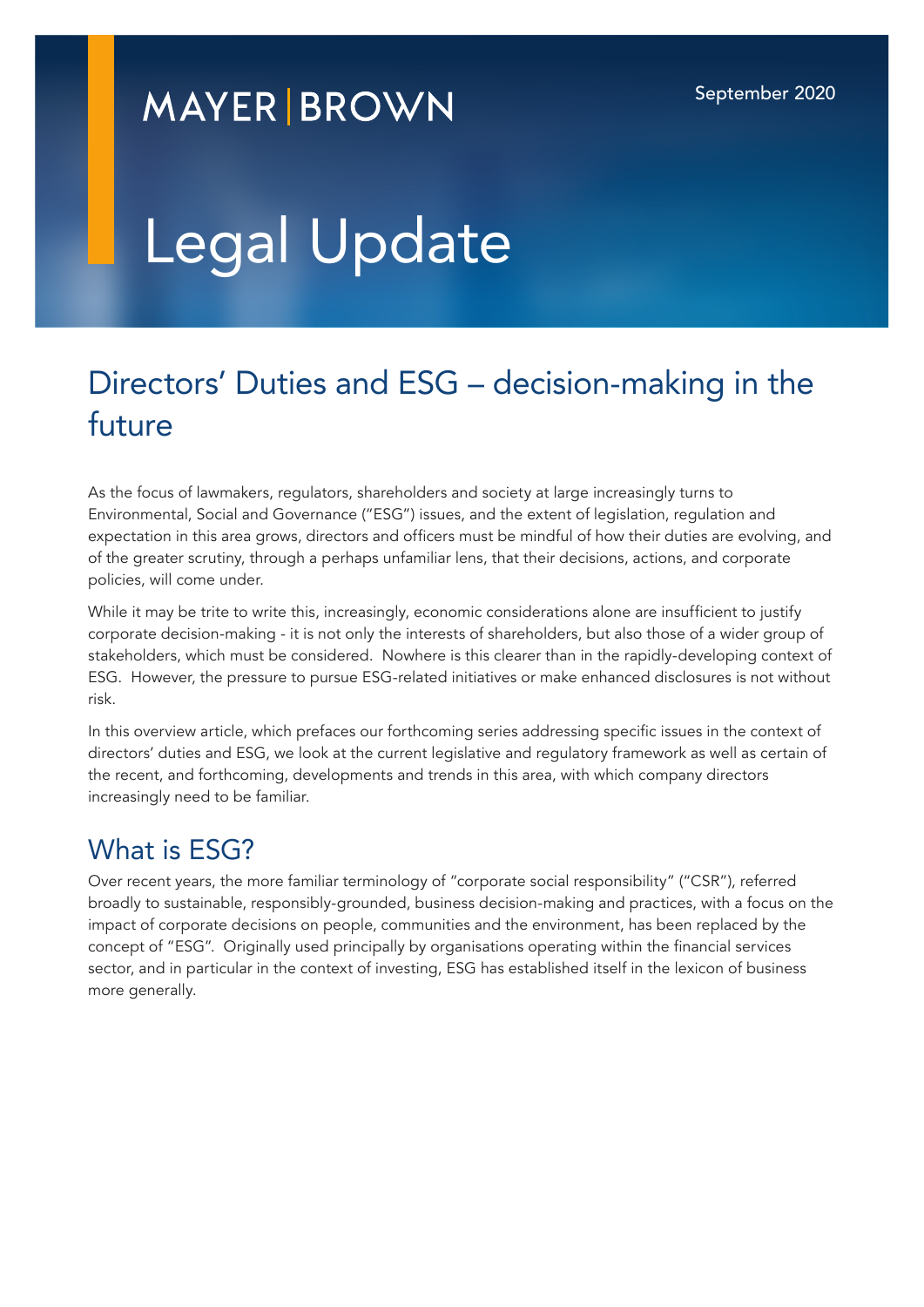There is no single legal definition of what ESG comprises, but one can identify examples of the types of issues that are commonly considered to fall within one or more of the three limbs, as follows:



Environmental factors may include considerations of climate change, emissions, energy efficiency, hazardous waste; pollution; and resource depletion (for example, deforestation);



Social factors may include considerations of human rights and modern slavery, and working conditions, both in the organisation itself and, increasingly, in its supply chains also; health and safety issues; local and indigenous communities; and employee relations and diversity; and



Governance factors may include considerations of executive remuneration; anti-bribery and corruption policies and procedures; Board structure, independence and diversity; tax strategies; transparency; and shareholder rights.

Corporate businesses and financial institutions, across all sectors, are increasingly subject to scrutiny of their conduct, decisions and policies within these, and other, fields. Whether for reputational reasons only, or because the organisation sees merit and benefit – both financial and ethical – in abiding by strong ESG metrics, the importance of these factors continues to grow. The responsibilities and, indeed, potential liabilities, arising in this context increasingly rest with the directors charged with steering the business.

## Directors' duties and ESG

The growing focus on ESG may give rise to potential liabilities – even where ESG initiatives are voluntary – for directors and officers based upon breaches of existing legislation that may or may not already expressly relate to ESG factors. For example, directors may already have had to contend with the patchwork of legislation dealing with environmental issues (such as the Environmental Protection Act 1990, as well as various waste and emission regulations); social issues (such as the Corporate Manslaughter and Homicide Act 2007, the Bribery Act 2010, the Modern Slavery Act 2015 and the Equality Act 2010); and governance issues (including those under the Companies Act 2006).

Company directors will be familiar with their statutory duties, owed to the company, and codified in the Companies Act 2006, as well as their common law and fiduciary obligations. Particularly given the increasing regulatory, investor and media scrutiny of ESG factors, however, directors are increasingly required proactively to consider such factors as an integral element of the framework within which they are obligated to discharge their duties (ESG-type considerations, albeit without being specifically mentioned by that moniker, constituted an element of the legislative intention, and considerations, behind the Companies Act'). In certain instances, failing to do so may expose the individual to potential regulatory penalties or, indeed, legal liabilities.

<sup>1</sup> <https://publications.parliament.uk/pa/ld200506/ldhansrd/vo060111/text/60111-08.htm>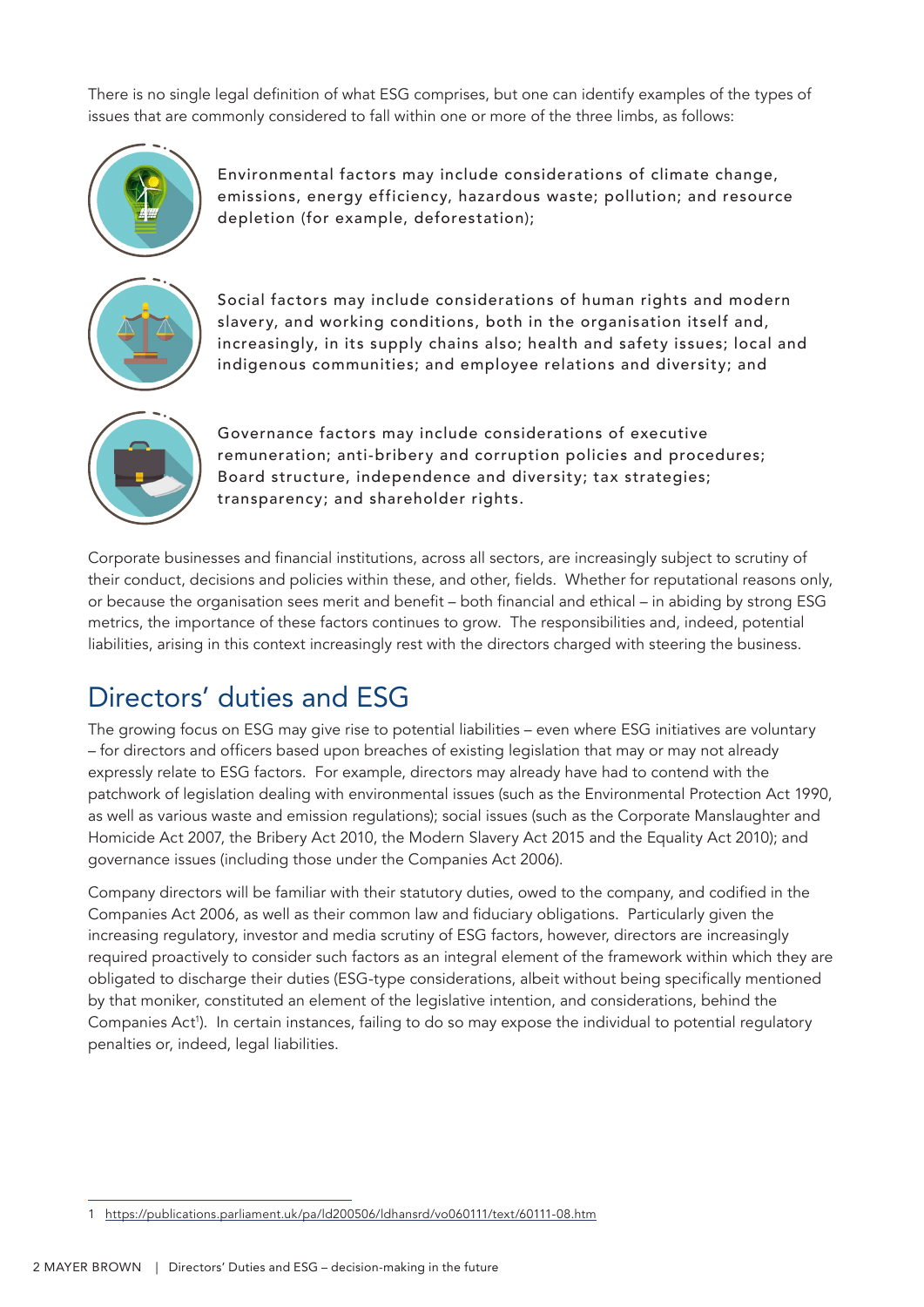Company directors are under a statutory duty to promote the success of the company<sup>2</sup>, which requires directors to consider, inter alia:

- (a) the likely long-term consequences of any decision made;
- (b) the interests of employees;
- (c) the need to foster the company's business relationships with suppliers, customers and other stakeholders;
- (d) the desirability of the company to maintain a reputation for high standards of business conduct.
- (e) the need to act fairly as between the members of the company i.e. have all stakeholders been considered; and
- (f) the impact of the company's operations on the community and the environment.

The manner in which this duty is satisfactorily discharged can clearly be impacted by what might broadly be categorised as social and governance issues; that is, the 'S' and 'G' of ESG. Where things may become difficult is where the multiple elements that come within the purview of this duty conflict, or potentially conflict, with other – perhaps more traditional – considerations, for example where there is a trade-off between ESG-related factors and financial gain. As investors and other stakeholders increasingly analyse investment opportunities, and corporate performance, though the lens of ESG, such trade-offs will increasingly be viewed in a different light.

### Public companies

As one might expect, the obligations on public companies issuing securities are particularly acute particularly with regard to statements to the market; the directors of such companies must, of course, ensure that the listing prospectuses comply with various requirements, including the Listing Rules, Prospectus Regulation Rules and the Disclosure Guidance and Transparency Rules as set out in the Financial Conduct Authority's Handbook. The FCA has considerable powers to sanction breaches of these rules by way of fines in particular. Needless to say, the resulting negative publicity is also a powerful disincentive against breaching the requirements.

The UK Corporate Governance Code (the "CGC"), which was established by the Financial Reporting Council, and with which, by virtue of Rule 7 of the Disclosure Guidance and Transparency Rules, public companies must comply, outlines best practice for boards of directors in protecting shareholder investments and ensuring effective corporate governance. The CGC, which addresses the broad areas of leadership, effectiveness, accountability, remuneration, and relations with shareholders, also touches on social requirements, for example promoting the benefits of diversity of experience, knowledge and skills of board members.

We expect, in the future, that considerations of environmental best practice may be incorporated into the CGC as well. In October 2019, for example, the FCA's feedback statement on climate change and green financeindicated that increases in reporting obligations, covering all ESG factors, for issuers are being considered3 . The FCA is also considering broader consultations which may affect directors' duties in relation to the well-publicised practice of "greenwashing", whereby a false or misleading impression is given, or information is provided, about how a company's products are more environmentally sound than they are.

<sup>2</sup> Section 172 Companies Act 2006

<sup>3</sup> <https://www.fca.org.uk/publications/feedback-statements/fs19-6-climate-change-and-green-finance>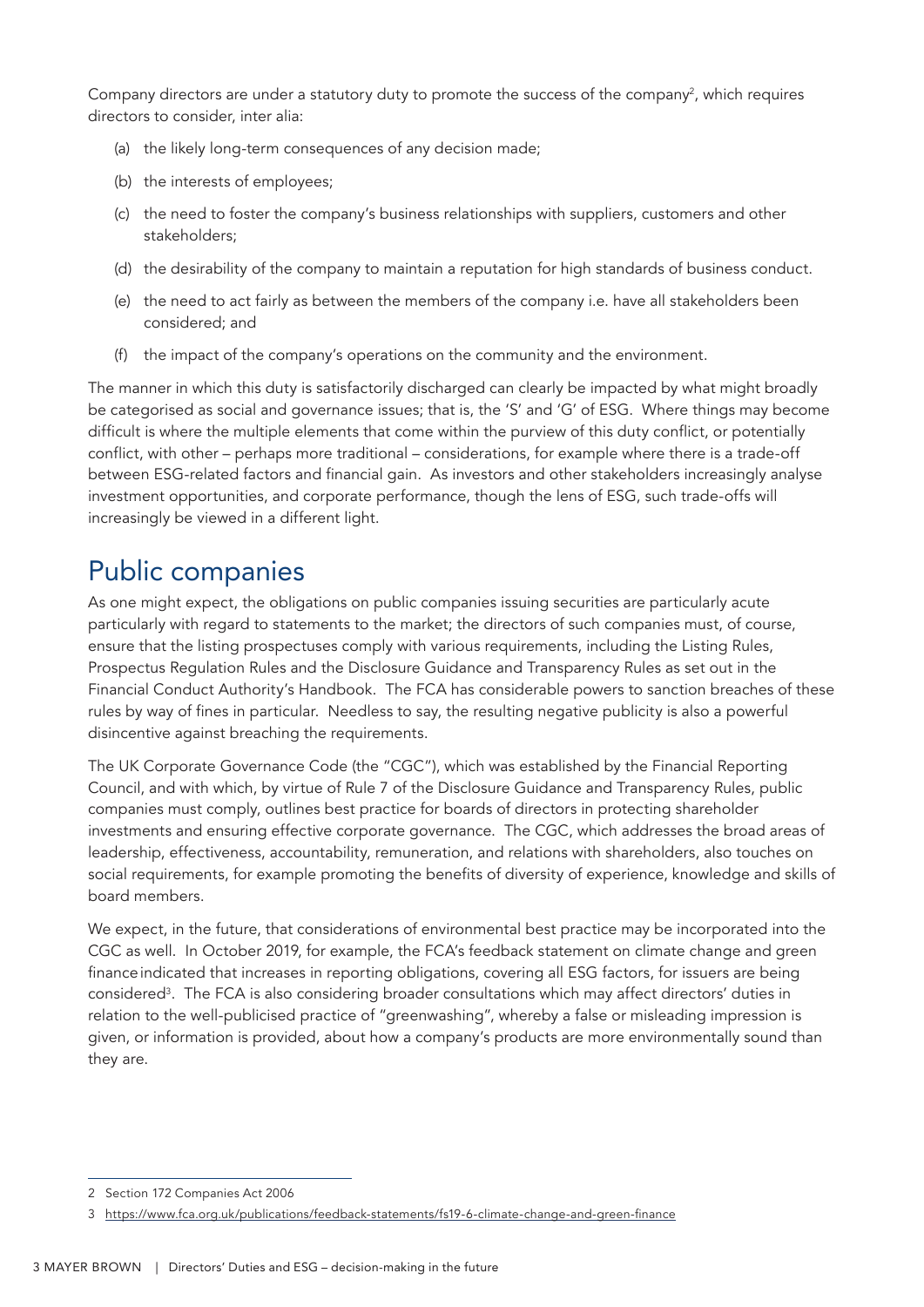When making such disclosures, or disclosures under the CGC, directors are required to adopt a "*comply or explain*" approach, which requires having to explain to the relevant supervisory authority any material deviations from the CGC's requirements. While this will always be subjective, a key consideration will be where ESG issues determined by the board are sufficiently important to investors and other stakeholders.

Directors with knowledge that statements made (or omitted) in directors' reports, remuneration reports, strategic reports or any corporate governance statement, are untrue or misleading, will be liable to compensate the company for any loss that the company suffers as a result of that statement or omission. Directors need to be particularly mindful of their obligations with regard to the making of false or misleading statements in the context of the company's ESG policies, as well as statements concerning progress and commitments in that regard.

Additionally, while they do not have the status of statutory law, under the Advertising Standards Agency's CAP (non-broadcast) and BCAP (broadcast) Codes in the UK (the "Codes"), the basis of any environmental claims made in marketing material must be clear - marketing communications must not mislead consumers about the environmental benefit that a product offers. Directors should be aware of the risks associated with failures to comply with the Codes, which may result in significant reputational damage, particularly if the advertising campaign is banned, and a consequent negative impact on both investor and consumer confidence in particular products.

The necessity of establishing the veracity of environmental claims associated with products for the purposes of advertising is, of course, nothing new. For example, as long ago as 2007, the Advertising Standards Agency banned a the broadcast of an advert for a Toyota Prius over claims made about its CO<sub>2</sub> emissions. More recently, in January 2020 the Italian Competition and Market Authority fined the energy company Eni €5 million, for claiming its palm oil diesel product was "green" because production of palm oil is a contributing factor to deforestation.

The European Commission has recently launched a public consultation on a potential proposal for a regulation on substantiating green claims. This would require companies to substantiate claims about the environmental footprint of their products or services by using standard methods for quantification. The aim of such a regulation would be to make such claims reliable, comparable and verifiable across the EU. According to the European Commission, this should help commercial buyers and investors make more sustainable decisions and increase consumer confidence in green labels and information.

#### Investors and trustees

It is instructive to consider the developing position in respect of investors and trustees also, who are required to act with due skill, care and diligence in determining how to invest trust assets. The world has moved on since the Court held, in *Cowan v Scargill*<sup>4</sup> , that "*the best interests of the beneficiaries are normally their best financial interests*." While Sir Robert Megarry VC's statement, of course, remains valid, the increased influence of ESG factors has become more evident. Following the Law Commission's review of this area of law in 2014, it concluded that when trustees make a long-term investment in a company they may take account of risks to that company's long-term sustainability, including risks arising from environmental degradation or from the company's treatment of customers, suppliers or employees. Other non-financial factors may also be taken into account, where trustees have good reason to think that scheme members share their views and that the decision does not risk significant financial detriment.

In 2016, United Nations Environment Programme Finance Initiative ("UNEP FI", the Principles for Responsible Investment ("PRI"), and The Generation Foundation launched a project which sought to establish some degree of certainty in the long-standing debate over whether fiduciary duties are a legitimate barrier to the integration of ESG issues in investment practice and decision-making. This followed the 2015 publication of "Fiduciary Duty in the 21st Century" by the PRI, UNEP FI, UNEP Inquiry and UN Global Compact which concluded that "*failing to consider all long-term investment value drivers, including ESG issues, is a failure of fiduciary duty*".

<sup>4</sup> [1985] Ch 270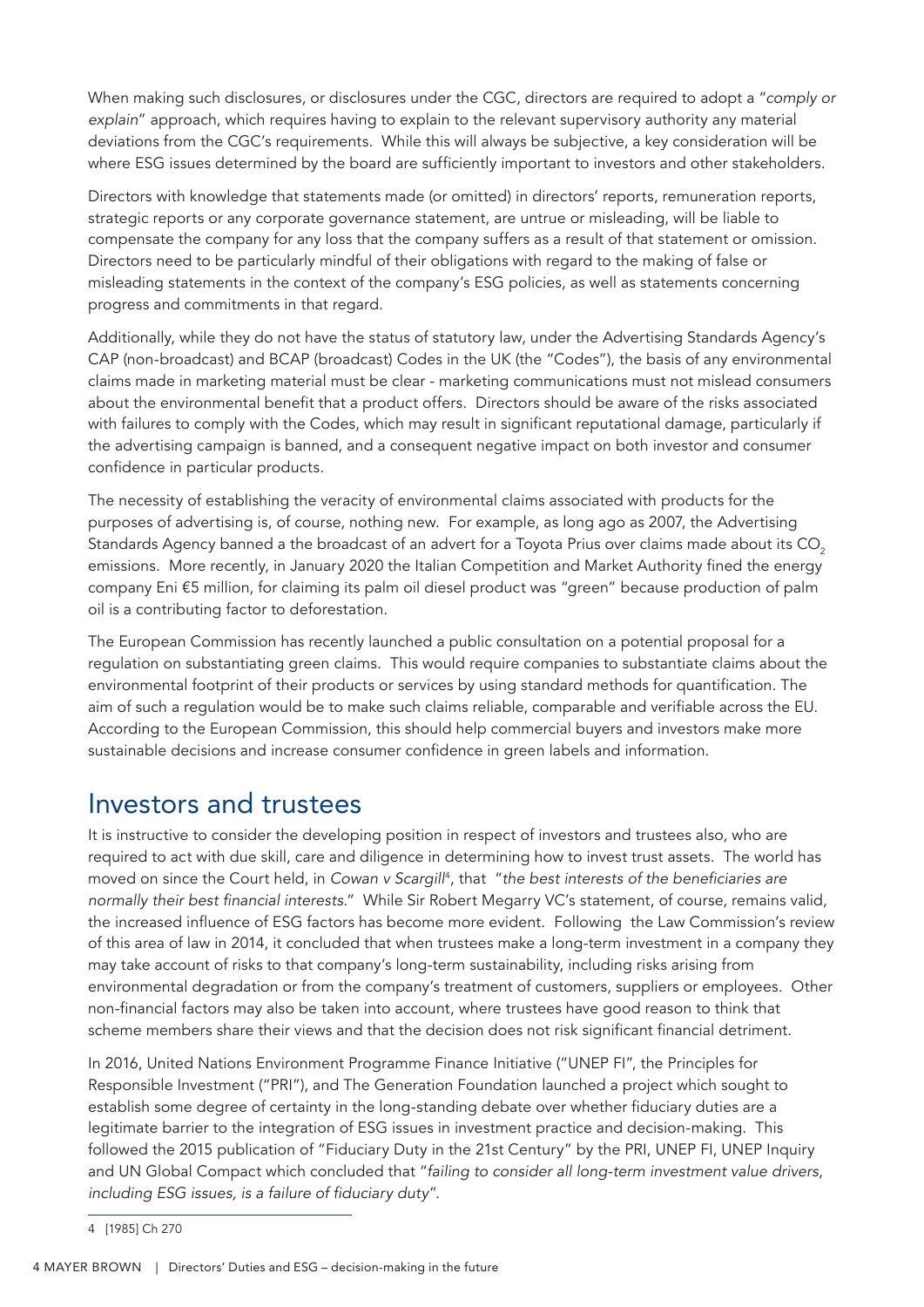The Fiduciary Duty in the 21st Century Programme was established to explore the lack of legal clarity globally about the relationship between sustainability and investors' fiduciary duty. Drawing upon its findings, the European Commission's High-Level Expert Group (the "HLEG") recommended in its 2018 final report that the European Commission clarify investor duties to better embrace long-term horizon and sustainability preferences.

Whilst fiduciary duties in the context of investing remains a complex area of law and policy, directors and officers must understand the pressure that investors are now under to take account of ESG matters when making investment decisions.

The pressure which asset managers and activist investors can bring to bear – and their appetite for doing so – has become increasingly evident in the context of ESG. By way of example, BlackRock announced early this year that it would exit investments with high environmental risks, including thermal coal, which is burned to produce electricity and creates carbon dioxide, a greenhouse gas. BlackRock will also launch new investment products that screen for fossil fuels.

Other organisations are also increasingly applying pressure in this regard. The World Resources Institute, a US NGO, has encouraged investors to adopt the following behaviours:

- Ensure Board Members Support Climate-Informed Corporate Governance
- Require Disclosure of Climate-related Risks and Opportunities
- Push Companies to Set Science-Based Emissions Reduction Target
- Revisit Product Offerings and Underlying Investments.

This trend is also apparent in the context of evolving UK pensions legislation. For example, amendments to the UK Occupational Pensions Schemes (Investment) Regulations 2005 now require UK pensions trustees to disclose how they have considered ESG factors in their investment approach. On 26 August 2020, the Department for Work and Pensions published a consultation on climate risk and governance. The proposals would require large occupational pension schemes with £5 billion or more in assets, all authorised master trusts and authorised collective money purchase schemes to put in place effective governance, strategy, risk management, and accompanying metrics and targets for the assessment and management of climate risks and opportunities, from 1 October 2021. It also proposes requirements to report on climate risk in line with the Task Force on Climate-related Financial Disclosures ("TCFD") recommendations. Future tightening of such requirements are also proposed

Given the importance of institutional pensions investors, these proposals mark a potentially significant shift in the information that investors will want companies to have at their fingertips. Significant momentum has been building over recent years for companies to make climate-related disclosures in line with the TCFD recommendations. In doing so, companies should consider the issues above in respect of the importance of making accurate and well-grounded statements that can be properly evidenced.

#### Financial services

In the context of financial services and products, sustainable financial instruments have gained considerable popularity over recent years. While there is generally no "hard" law as to which financial instruments, products and services can be labelled as sustainable, they are, of course,, subject to the same requirements as non-financial products with regard to, for example, securities disclosure having to be accurate and not materially misleading.

Directors of financial services institutions serving UK clients and customers will be familiar with the UK's Senior Managers & Certification Regime ("SMCR"), the principal aim of which is to encourage individuals to take greater responsibility for their actions in order to make it easier for both firms and regulators to hold individuals, particularly those in senior management, to account. The SMCR was also introduced in the UK (with extraterritorial reach to senior managers based outside the UK) to reduce harm to consumers and strengthen market integrity by making individuals more accountable for their conduct and competence.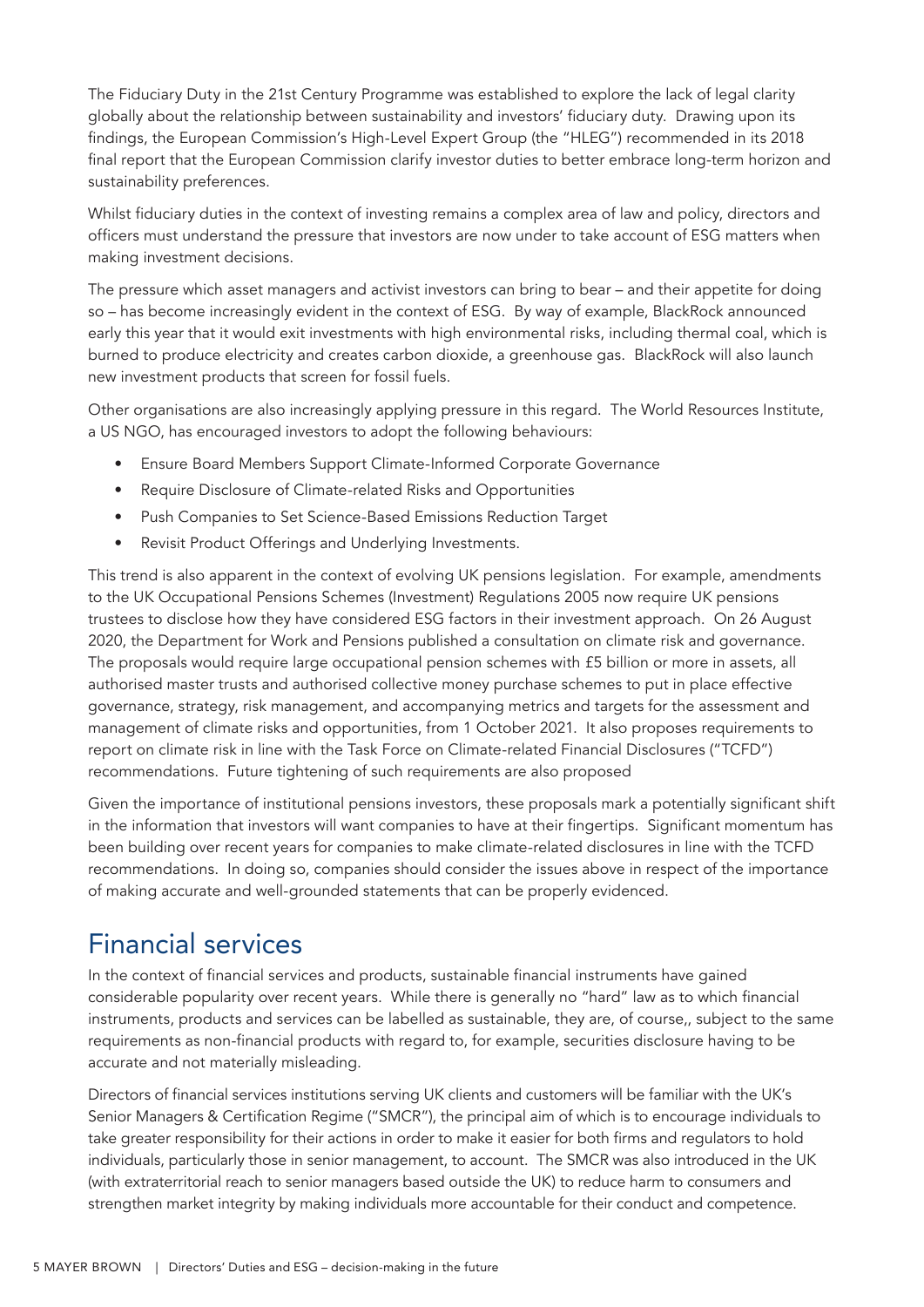The FCA's guiding belief is that consumers who receive fair, clear and not misleading information about financial products and services (which is a regulatory obligation which regulated firms must satisfy) are less vulnerable to buying or being sold unsuitable or poor value products or services. By receiving balanced and unambiguous information in financial promotions, consumers will be better informed about the products and services being marketed or sold to them. So when supervising financial promotions, the FCA's main focus will be on the content of the promotions, i.e. that they are fair, clear and not misleading. While these obligations do not expressly relate to ESG factors, such factors will plainly be relevant, particularly as directors of financial services institutions have the regulatory obligation under the UK's Senior Managers Regime to "*take reasonable steps to ensure that the business of the firm for which* [they] *are responsible complies with relevant requirements and standards of the regulatory system*".

Additionally, for directors overseeing market participation in the securities lending market in Europe and the UK, the amount of disclosure now required under Europe's Securities Financing Transactions Regulation (the "SFTR") represents a significant advance in transparency requirements for this particular area of the financial services sector. The provisions in the SFTR are well-aligned with the regulators' goal of increasing visibility in the marketplace. They also provide reassurance to market participants that strong corporate governance frameworks support securities lending programmes that are transparent and are therefore more responsible and safer.

## The role of "soft law" and norms

The realm of ESG is impacted not only by statute and regulations. Statutory and regulatory frameworks regarding sustainability have increasingly been supplemented with so-called "soft-law" tools, including guidelines, supervisory statements, and codes of conduct. Whilst not strictly enforceable in the sense of statutory obligations, courts and regulators will often be guided by such tools that commonly address themes such as disclosure of environmental matters; social, green and sustainable bonds; carbon offsetting; and marketing of complex financial instruments using ESG-themed filters, when adjudicating disputes or alleged transgressions.

The European Commission's non-binding guidelines on methodologies for reporting climate-related information, for example, consist of a new supplement to the existing guidelines on non-financial reporting. The guidelines integrate the TCFD (a recurring theme) and take account of the forthcoming EU taxonomy of environmentally sustainable economic activities that is under development.

Additionally, the UK's Climate Financial Risk Forum (jointly established in March 2019 by the UK's FCA and Prudential Regulation Authority ("PRA")), published its guide in June 2020 to help the financial services industry address climate-related financial risks. The guide provides practical recommendations to regulated firms of all sizes on the disclosure of climate-related finance risks, effective risk management, scenario analysis, and opportunities for innovation in the interest of consumers.

Particularly in the financial services markets and the context of "green bonds", various procedural norms or rules impact matters such as which outcomes qualify as being green or sustainable; how specific bonds may be linked to business or investment activities with sustainability attributes; and what post-issuance reporting the issuer will provide to investors. Compliance with globally-accepted standards, including the Green Bond Principles (the "GBP", focusing on environmentally-beneficial activities), the Social Bond Principles (the "SBP", focusing on socially-beneficial activities) and the Sustainability Bond Guidelines (the "SBG", focusing on a combination of environmental and social objectives), is increasingly important. Such frameworks, which aim to improve transparency and disclosure, and promote integrity in the development of the green/ social/ sustainability bond market, also assist investors by ensuring availability of information necessary to evaluate the environmental, social or sustainability impact of such investments.

The GBP/ SBP/ SBG recommend, but do not require, that an issuer obtains a third-party opinion or certification on the sustainability credentials of its bond offering.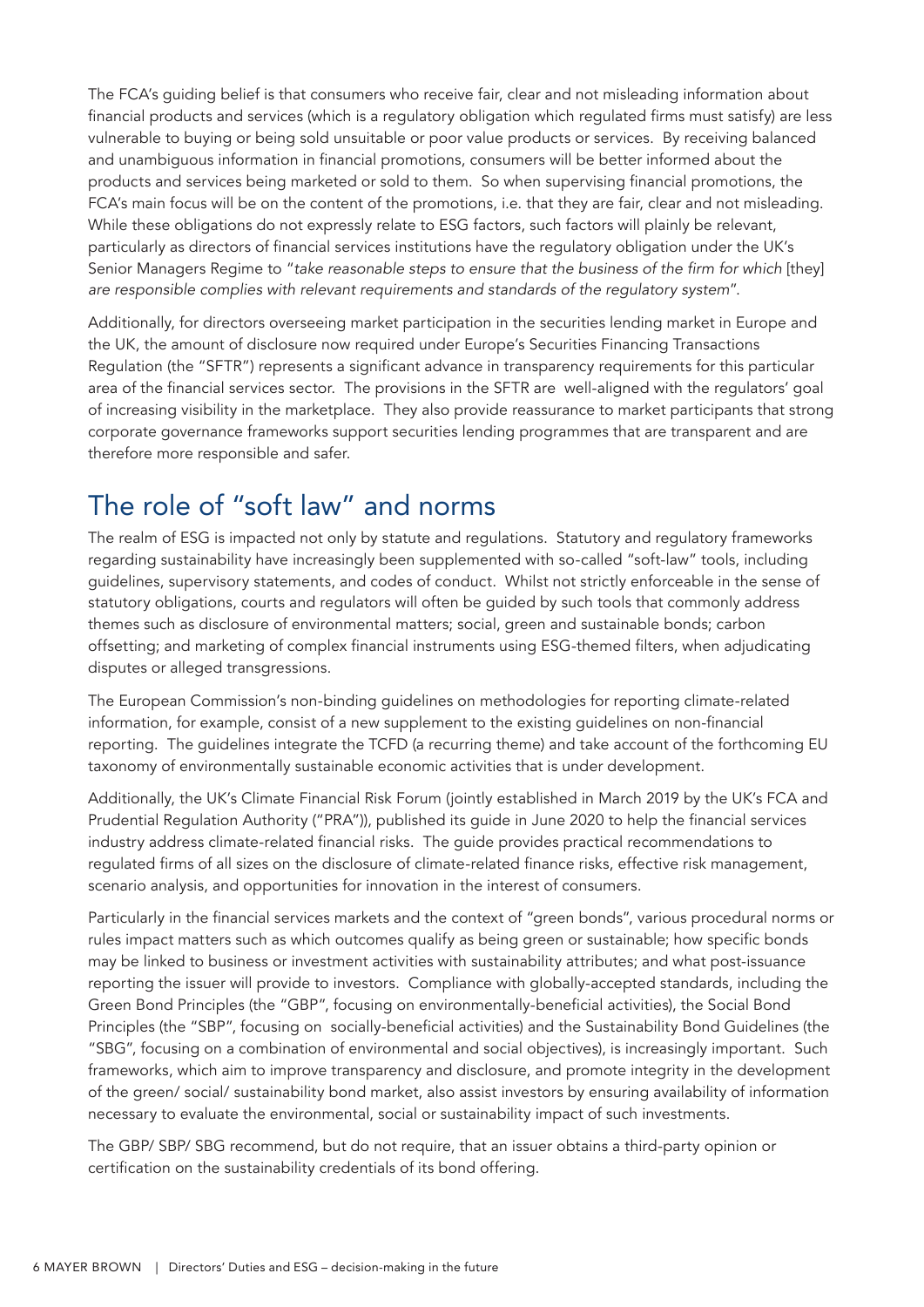The PRA's supervisory statement, issued in April 2019, set out its expectation that the boards of PRAregulated firms (such as banks and insurance firms) should understand and assess the financial risks from climate change that affect those firms. The PRA stated that "*the board and the highest level of executive management should identify and allocate responsibility for identifying and managing financial risks from climate change to the relevant existing Senior Management Function(s)*". It expects the board to "ensure that adequate resources and sufficient skills and expertise are devoted to managing the financial risks from climate change."

These developments evidence the evolving landscape within which the decisions, actions and statements of companies, and their directors, are increasingly being assessed.

#### Forthcoming developments

Nor is the trend limited to the UK. The clear message from recent regulatory developments across the globe is that scrutiny of, and accountability for, companies' ESG-related behaviours and disclosures will continue to increase.

Increasingly, the "soft law" and norms-driven approach in this field is being, and will be, supplemented by "hard law". Most immediately, the EU's Low Carbon Benchmarks Regulation (amending the current Benchmarks Regulation) will, broadly, require benchmark administrators to include details of how ESG factors are reflected in their methodology documents and benchmark statements.

Similarly, the Taxonomy Regulation, which came into force in July 2020, establishes an EU-wide environmental classification framework, or taxonomy, to enable financial market participants to identify which economic activities are environmentally sustainable. It also imposes new disclosure requirements for certain financial services firms and large public-interest entities.

The main provisions of the forthcoming Disclosure Regulation are still expected to apply from March 2021 (notwithstanding calls from some sectors to delay the implementation date). They will require companies to implement policies and make certain disclosures to investors as to how ESG factors are being integrated into investment decisions and internal processes. They set out requirements on what firms must disclose and maintain on their websites, the information that must be provided to investors, and period reporting expected to be provided to investors.

In June this year, the European Commission published draft texts of delegated legislation that will integrate sustainability into the frameworks of various European directives and regulations, including MiFID II, AIFMD, the Insurance Distribution Directive and the UCITS Directive. These will, for example require firms providing financial advice and portfolio management services to conduct mandatory assessments of clients' sustainability preferences. Fund managers would also be expected to include the consideration of sustainability risks in their due diligence requirements.

The European Commission's ongoing review, and subsequent amendment, of the Non-Financial Reporting Directive will provide further direction to ensure that reliable, comparable and relevant ESG information can be disclosed by issuers. The EU generally is seen as moving ahead of the rest of the world in enacting this type of legislation to help classify ESG - in the US, the SEC has hesitated to standardise ESG disclosure, relying instead on the "marketplace evolution of sustainability disclosures".

Finally, the implementation of the EU's Sustainable Finance Action Plan (an update of which is being consulted on), Green Deal and Circular Economy Action Plan all indicate that the general direction of travel for ESG-related matters is for greater environmental, social and governance accountability.